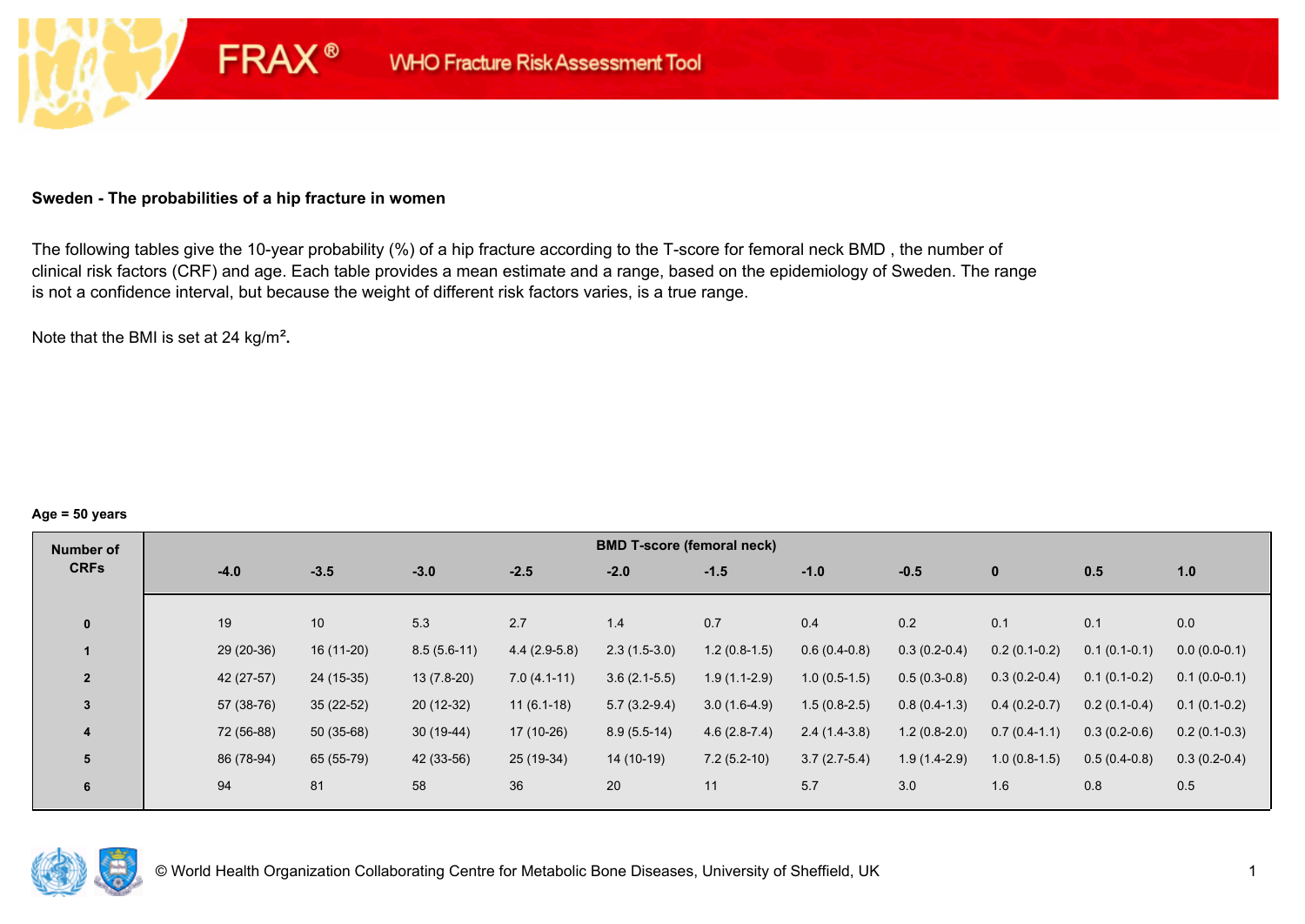**FRAX®** 

# **Age = 55 years**

| Number of      |            |             |               |                | <b>BMD T-score (femoral neck)</b> |                |                |                |                |                |                |
|----------------|------------|-------------|---------------|----------------|-----------------------------------|----------------|----------------|----------------|----------------|----------------|----------------|
| <b>CRFs</b>    | $-4.0$     | $-3.5$      | $-3.0$        | $-2.5$         | $-2.0$                            | $-1.5$         | $-1.0$         | $-0.5$         | $\mathbf 0$    | 0.5            | 1.0            |
| $\mathbf 0$    | 19         | 11          | 5.8           | 3.2            | 1.7                               | 0.9            | 0.5            | 0.3            | 0.2            | 0.1            | 0.1            |
|                | 28 (20-34) | 16 (11-20)  | $9.1(6.1-11)$ | $5.0(3.3-6.2)$ | $2.7(1.8-3.3)$                    | $1.5(1.0-1.8)$ | $0.8(0.5-1.0)$ | $0.4(0.3-0.5)$ | $0.2(0.2-0.3)$ | $0.1(0.1-0.2)$ | $0.1(0.1-0.1)$ |
| $\overline{2}$ | 40 (27-54) | 24 (15-34)  | $14(8.6-20)$  | $7.8(4.7-11)$  | $4.3(2.5-6.2)$                    | $2.3(1.4-3.4)$ | $1.2(0.7-1.8)$ | $0.7(0.4-1.0)$ | $0.4(0.2-0.6)$ | $0.2(0.1-0.3)$ | $0.1(0.1-0.2)$ |
| $\mathbf{3}$   | 55 (38-73) | $35(23-51)$ | $21(13-32)$   | $12(7.1-19)$   | $6.6(3.9-11)$                     | $3.6(2.1-5.8)$ | $2.0(1.1-3.1)$ | $1.1(0.6-1.8)$ | $0.6(0.4-1.0)$ | $0.3(0.2-0.5)$ | $0.2(0.1-0.3)$ |
| 4              | 70 (56-85) | 49 (36-66)  | $31(21-44)$   | 18 (12-27)     | $10(6.6-16)$                      | $5.6(3.6-8.7)$ | $3.0(1.9-4.8)$ | $1.7(1.1-2.7)$ | $0.9(0.6-1.5)$ | $0.5(0.3-0.8)$ | $0.3(0.2-0.5)$ |
| 5              | 84 (77-92) | 64 (56-78)  | 43 (36-56)    | $26(21-36)$    | $15(12-21)$                       | $8.5(6.7-12)$  | $4.6(3.6-6.7)$ | $2.6(2.0-3.8)$ | $1.5(1.1-2.1)$ | $0.8(0.6-1.2)$ | $0.5(0.4-0.7)$ |
| 6              | 93         | 79          | 58            | 38             | 22                                | 13             | 7.0            | 4.0            | 2.2            | 1.2            | 0.7            |

### **Age = 60 years**

| Number of               |             |             |              |                | <b>BMD T-score (femoral neck)</b> |                |                |                |                |                |                |
|-------------------------|-------------|-------------|--------------|----------------|-----------------------------------|----------------|----------------|----------------|----------------|----------------|----------------|
| <b>CRFs</b>             | $-4.0$      | $-3.5$      | $-3.0$       | $-2.5$         | $-2.0$                            | $-1.5$         | $-1.0$         | $-0.5$         | $\mathbf{0}$   | 0.5            | 1.0            |
| $\mathbf{0}$            | 21          | 12          | 7.0          | 4.0            | 2.2                               | 1.2            | 0.7            | 0.4            | 0.2            | 0.1            | 0.1            |
|                         | $31(22-35)$ | 18 (13-22)  | $11(7.4-13)$ | $6.1(4.2-7.3)$ | $3.5(2.3-4.1)$                    | $1.9(1.3-2.3)$ | $1.1(0.7-1.3)$ | $0.6(0.4-0.8)$ | $0.4(0.3-0.4)$ | $0.2(0.1-0.3)$ | $0.1(0.1-0.2)$ |
| $\overline{2}$          | 43 (30-54)  | 27 (18-36)  | 16 (10-22)   | $9.4(5.9-13)$  | $5.4(3.3-7.4)$                    | $3.0(1.9-4.2)$ | $1.7(1.1-2.4)$ | $1.0(0.6-1.4)$ | $0.6(0.4-0.8)$ | $0.3(0.2-0.5)$ | $0.2(0.1-0.3)$ |
| 3                       | 57 (41-73)  | $38(26-53)$ | $24(15-35)$  | $14(8.8-21)$   | $8.2(5.0-12)$                     | $4.6(2.8-7.1)$ | $2.6(1.6-4.1)$ | $1.5(0.9-2.4)$ | $0.9(0.5-1.4)$ | $0.5(0.3-0.8)$ | $0.3(0.2-0.5)$ |
| $\overline{\mathbf{4}}$ | 71 (60-85)  | 52 (40-68)  | $34(25-47)$  | $21(15-30)$    | $12(8.5-18)$                      | $7.0(4.8-11)$  | $4.0(2.8-6.2)$ | $2.4(1.6-3.6)$ | $1.4(0.9-2.1)$ | $0.8(0.5-1.2)$ | $0.5(0.3-0.7)$ |
| 5                       | 84 (80-91)  | 66 (60-79)  | 47 (40-59)   | $30(25-40)$    | $18(15-25)$                       | $11(8.6-15)$   | $6.1(5.0-8.6)$ | $3.6(2.9-5.1)$ | $2.1(1.7-3.0)$ | $1.2(1.0-1.7)$ | $0.7(0.6-1.0)$ |
| 6                       | 92          | 80          | 61           | 42             | 26                                | 15             | 9.1            | 5.4            | 3.1            | 1.8            | 1.1            |

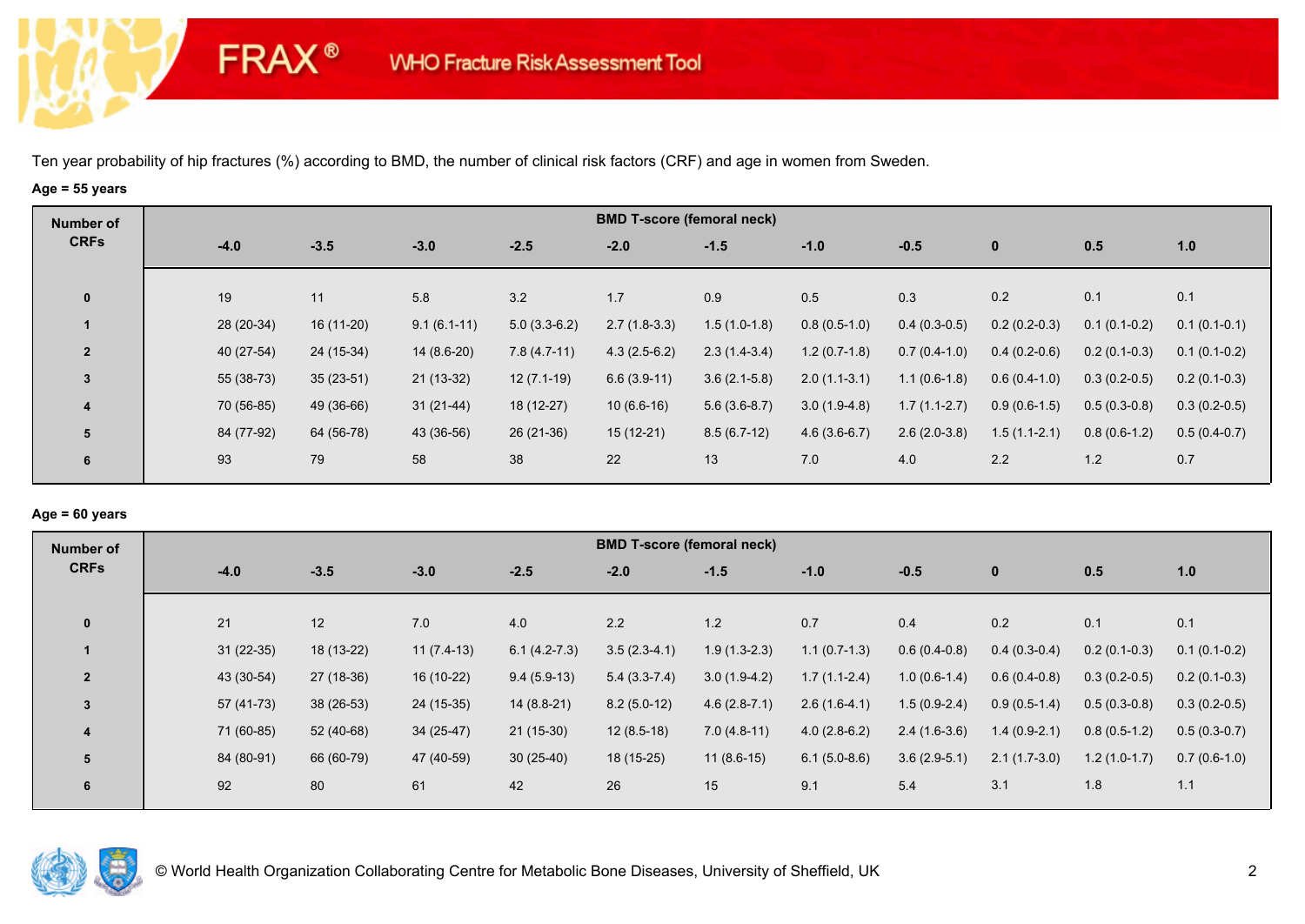**FRAX®** 

# **Age = 65 years**

| Number of               |             |             |              |                | <b>BMD T-score (femoral neck)</b> |                |                |                |                |                |                |
|-------------------------|-------------|-------------|--------------|----------------|-----------------------------------|----------------|----------------|----------------|----------------|----------------|----------------|
| <b>CRFs</b>             | $-4.0$      | $-3.5$      | $-3.0$       | $-2.5$         | $-2.0$                            | $-1.5$         | $-1.0$         | $-0.5$         | $\bf{0}$       | 0.5            | 1.0            |
| $\mathbf{0}$            | 22          | 14          | 8.1          | 4.8            | 2.8                               | 1.6            | 1.0            | 0.6            | 0.4            | 0.2            | 0.1            |
|                         | $32(23-37)$ | $20(14-24)$ | $12(8.5-15)$ | $7.3(5.0-8.7)$ | $4.3(2.9-5.1)$                    | $2.5(1.7-3.0)$ | $1.5(1.0-1.8)$ | $0.9(0.6-1.1)$ | $0.5(0.4-0.7)$ | $0.3(0.2-0.4)$ | $0.2(0.1-0.2)$ |
| $\overline{2}$          | 44 (31-54)  | 29 (20-37)  | 18 (12-23)   | $11(7.1-14)$   | $6.5(4.2-8.6)$                    | $3.8(2.4-5.1)$ | $2.3(1.5-3.1)$ | $1.4(0.9-1.9)$ | $0.8(0.5-1.1)$ | $0.5(0.3-0.7)$ | $0.3(0.2-0.4)$ |
| 3                       | $57(43-71)$ | 40 (28-53)  | 26 (18-36)   | $16(11-23)$    | $9.7(6.3-14)$                     | $5.7(3.7-8.4)$ | $3.5(2.2-5.1)$ | $2.1(1.3-3.1)$ | $1.3(0.8-1.9)$ | $0.8(0.5-1.1)$ | $0.5(0.3-0.7)$ |
| $\overline{\mathbf{4}}$ | 71 (61-83)  | 53 (43-67)  | $36(28-49)$  | $23(17-33)$    | 14 (10-21)                        | $8.5(6.1-13)$  | $5.2(3.7-7.7)$ | $3.2(2.2-4.7)$ | $1.9(1.3-2.9)$ | $1.2(0.8-1.7)$ | $0.7(0.5-1.0)$ |
| 5                       | 83 (78-90)  | 67 (61-78)  | 49 (42-61)   | $33(27-43)$    | $21(17-28)$                       | $13(10-17)$    | $7.7(6.3-11)$  | $4.7(3.8-6.6)$ | $2.9(2.3-4.0)$ | $1.7(1.4-2.5)$ | $1.0(0.8-1.5)$ |
| 6                       | 90          | 80          | 63           | 44             | 29                                | 18             | 11             | 7.0            | 4.3            | 2.6            | 1.6            |

### **Age = 70 years**

| Number of      |            |            |            |              | <b>BMD T-score (femoral neck)</b> |                |                |                |                |                |                |
|----------------|------------|------------|------------|--------------|-----------------------------------|----------------|----------------|----------------|----------------|----------------|----------------|
| <b>CRFs</b>    | $-4.0$     | $-3.5$     | $-3.0$     | $-2.5$       | $-2.0$                            | $-1.5$         | $-1.0$         | $-0.5$         | $\bf{0}$       | 0.5            | 1.0            |
|                |            |            |            |              |                                   |                |                |                |                |                |                |
| $\mathbf{0}$   | 27         | 18         | 11         | 6.8          | 4.2                               | 2.6            | 1.6            | 1.0            | 0.6            | 0.4            | 0.3            |
|                | 41 (36-49) | 28 (24-34) | 18 (15-22) | $11(9.6-14)$ | $7.0(5.9-8.7)$                    | $4.3(3.6-5.5)$ | $2.7(2.3-3.5)$ | $1.7(1.4-2.2)$ | $1.1(0.9-1.4)$ | $0.7(0.6-0.9)$ | $0.4(0.4-0.5)$ |
| $\overline{2}$ | 57 (49-68) | 41 (34-52) | 28 (22-36) | 18 (14-24)   | $11(8.8-15)$                      | $7.2(5.5-9.8)$ | $4.6(3.5-6.3)$ | $2.9(2.2-4.0)$ | $1.8(1.4-2.5)$ | $1.1(0.9-1.6)$ | $0.7(0.5-1.0)$ |
| $\overline{3}$ | 73 (64-81) | 58 (47-68) | 42 (32-52) | 28 (21-36)   | 18 (13-24)                        | $12(8.4-16)$   | $7.6(5.4-10)$  | $4.8(3.4-6.6)$ | $3.1(2.1-4.2)$ | $1.9(1.3-2.7)$ | $1.2(0.8-1.7)$ |
| 4              | 85 (79-88) | 74 (64-79) | 58 (47-66) | 42 (33-50)   | 29 (21-35)                        | 19 (14-23)     | $12(8.9-15)$   | $7.9(5.7-10)$  | $5.1(3.6-6.4)$ | $3.2(2.3-4.1)$ | $2.0(1.4-2.6)$ |
| 5              | 90 (88-92) | 85 (80-87) | 74 (66-78) | 58 (50-63)   | 42 (35-47)                        | 29 (24-33)     | $20(16-22)$    | $13(10-15)$    | $8.3(6.5-9.6)$ | $5.3(4.1-6.2)$ | $3.4(2.6-3.9)$ |
| 6              | 92         | 90         | 85         | 74           | 59                                | 43             | 30             | 20             | 13             | 8.7            | 5.5            |
|                |            |            |            |              |                                   |                |                |                |                |                |                |

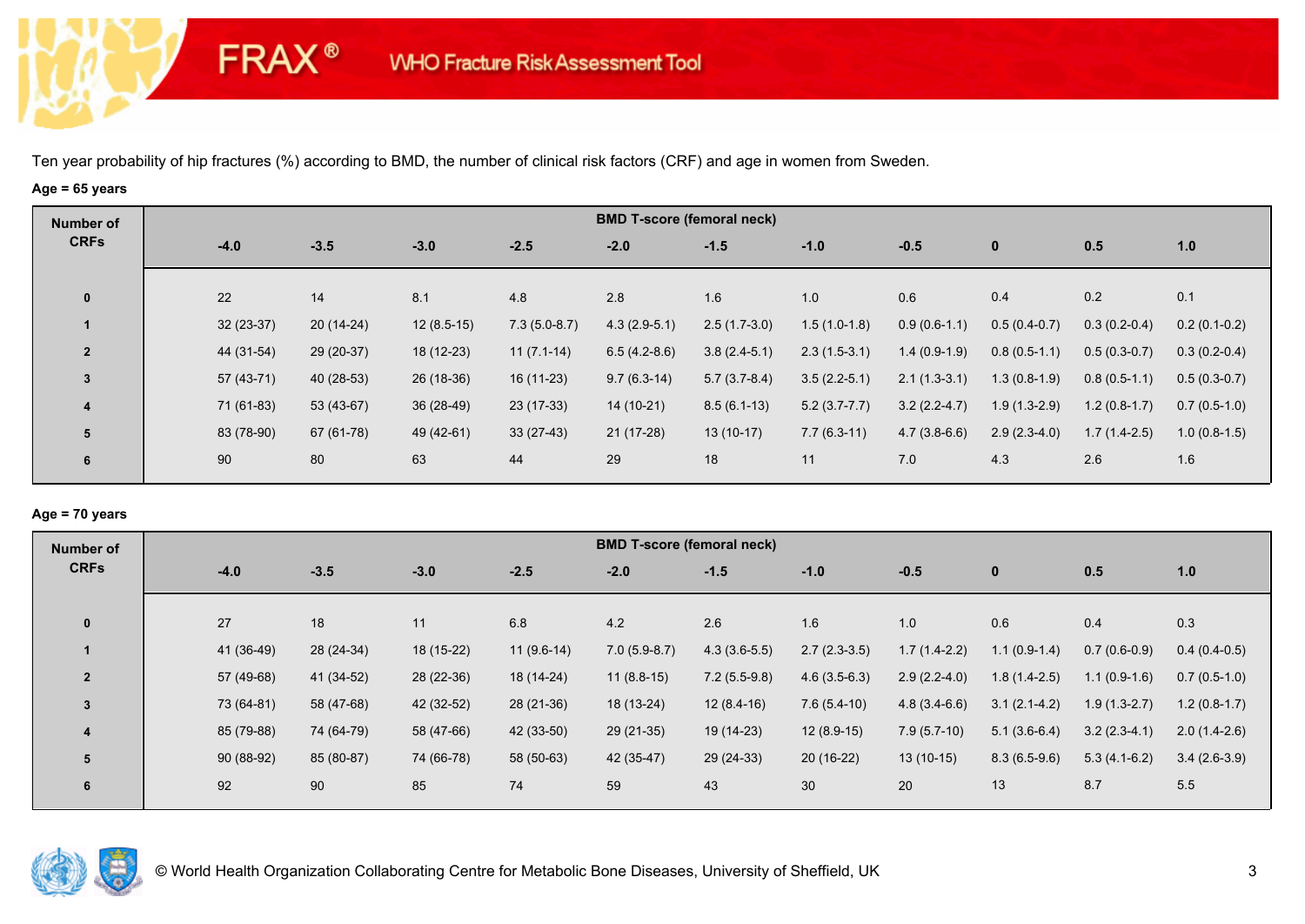**FRAX®** 

# **Age = 75 years**

| Number of      |             |             |            |             |              | <b>BMD T-score (femoral neck)</b> |               |                |                |                |                |
|----------------|-------------|-------------|------------|-------------|--------------|-----------------------------------|---------------|----------------|----------------|----------------|----------------|
| <b>CRFs</b>    | $-4.0$      | $-3.5$      | $-3.0$     | $-2.5$      | $-2.0$       | $-1.5$                            | $-1.0$        | $-0.5$         | $\mathbf{0}$   | 0.5            | 1.0            |
| $\mathbf{0}$   | 31          | 21          | 14         | 9.3         | 6.0          | 3.9                               | 2.6           | 1.7            | 1.1            | 0.7            | 0.5            |
|                | 49 (41-76)  | $36(29-63)$ | 26 (20-48) | $17(13-34)$ | $12(8.4-23)$ | $7.8(5.6-16)$                     | $5.2(3.7-11)$ | $3.4(2.4-7.3)$ | $2.3(1.6-4.8)$ | $1.5(1.1-3.2)$ | $1.0(0.7-2.1)$ |
| $\overline{2}$ | 66 (52-86)  | 54 (38-78)  | 41 (27-66) | $30(18-51)$ | $20(12-37)$  | $14(7.8-27)$                      | $9.7(5.2-19)$ | $6.5(3.5-13)$  | $4.3(2.3-8.6)$ | $2.9(1.5-5.7)$ | $1.9(1.0-3.8)$ |
| 3              | 79 (66-90)  | 70 (51-86)  | 58 (37-77) | 46 (26-65)  | $33(17-52)$  | 24 (12-39)                        | 17 (7.8-28)   | $12(5.2-20)$   | $7.9(3.5-14)$  | $5.3(2.3-9.3)$ | $3.5(1.5-6.2)$ |
| 4              | 87 (78-92)  | 82 (66-89)  | 74 (52-84) | 63 (38-77)  | $50(27-65)$  | 38 (19-52)                        | 28 (13-39)    | $20(8.5-29)$   | $14(5.7-20)$   | $9.3(3.8-14)$  | $6.2(2.5-9.3)$ |
| 5              | $90(85-92)$ | 88 (79-91)  | 85 (68-89) | 78 (55-83)  | 68 (41-75)   | 56 (30-63)                        | 43 (21-50)    | $32(15-38)$    | $23(10-27)$    | $16(6.7-19)$   | $11(4.5-13)$   |
| 6              | 91          | 91          | 90         | 87          | 82           | 73                                | 61            | 48             | 36             | 26             | 18             |
|                |             |             |            |             |              |                                   |               |                |                |                |                |

## **Age = 80 years**

| Number of      |            |        |                           |             |             | <b>BMD T-score (femoral neck)</b> |               |               |                |                |                |
|----------------|------------|--------|---------------------------|-------------|-------------|-----------------------------------|---------------|---------------|----------------|----------------|----------------|
| <b>CRFs</b>    | $-4.0$     | $-3.5$ | $-3.0$                    | $-2.5$      | $-2.0$      | $-1.5$                            | $-1.0$        | $-0.5$        | $\mathbf{0}$   | 0.5            | 1.0            |
| $\mathbf{0}$   | 31         | 23     | 16                        | 11          | 7.4         | 5.2                               | 3.6           | 2.5           | 1.7            | $1.2$          | 0.8            |
|                | 47 (39-73) |        | $37(28-63)$<br>27 (20-50) | $20(14-38)$ | 14 (9.7-28) | $9.9(6.8-21)$                     | $7.0(4.7-15)$ | $4.9(3.3-10)$ | $3.4(2.3-7.3)$ | $2.4(1.6-5.1)$ | $1.6(1.1-3.6)$ |
| $\overline{2}$ | 63 (49-82) |        | 42 (27-65)<br>52 (37-75)  | 32 (19-54)  | 24 (13-42)  | $17(9.5-32)$                      | $13(6.7-24)$  | $9.0(4.6-18)$ | $6.3(3.2-13)$  | $4.4(2.2-8.9)$ | $3.1(1.5-6.2)$ |
| 3              | 75 (61-86) |        | 67 (50-82)<br>57 (38-76)  | 47 (27-66)  | $37(20-55)$ | 28 (14-44)                        | $21(10-34)$   | $15(7.0-26)$  | $11(4.9-19)$   | $7.8(3.4-14)$  | $5.5(2.3-9.8)$ |
| 4              | 83 (72-89) |        | 78 (62-86)<br>71 (50-82)  | 62 (39-75)  | $52(29-66)$ | 42 (21-56)                        | $33(15-46)$   | $25(11-36)$   | 18 (7.8-27)    | $13(5.4-20)$   | $9.5(3.8-14)$  |
| 5              | 87 (79-89) |        | 85 (73-88)<br>81 (64-85)  | 75 (53-80)  | 67 (42-74)  | 58 (33-66)                        | 48 (25-56)    | 38 (18-46)    | $29(13-36)$    | $22(9.2-27)$   | $16(6.5-20)$   |
| 6              | 88         | 88     | 87                        | 84          | 79          | 73                                | 64            | 54            | 43             | 33             | 25             |